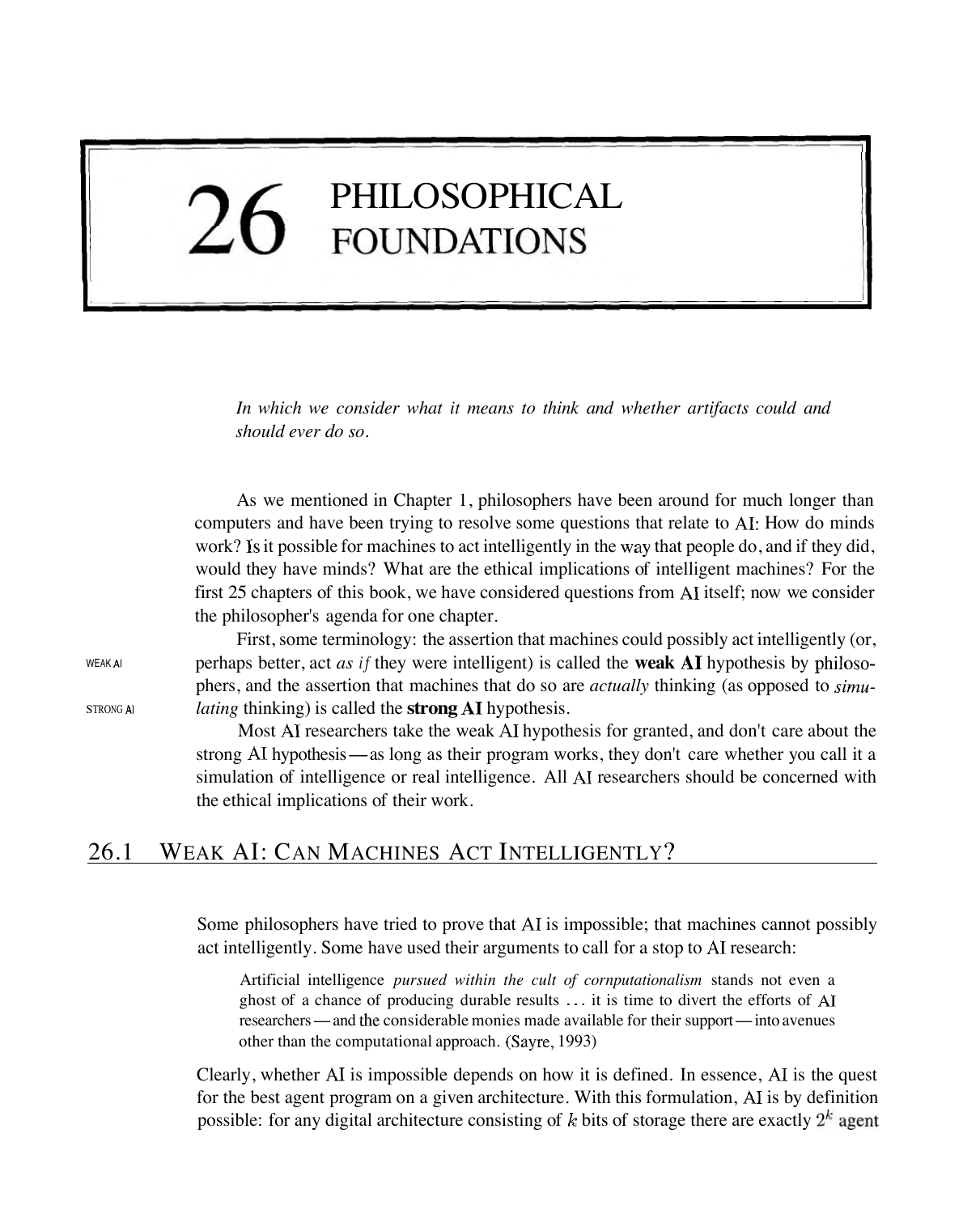programs, and all we have to do to find the best one is enumerate and test them all. This might not be feasible for large  $k$ , but philosophers deal with the theoretical, not the practical.

Our definition of A1 works well for the engineering problem of finding a good agent, given an architecture. Therefore, we're tempted to end this section right now, answering the title question in the affirmative. But philosophers are interested in the problem of compargiven an architecture. I herefore, we're tempted to end this section right now, answering the<br>title question in the affirmative. But philosophers are interested in the problem of compar-<br>ing two architectures—human and mac EAN MACH<sup>INES</sup> question as, "**Can** machines think?" Unfortunately, this question is ill-defined. To see why, consider the following questions:

- Can machines fly?
- Can machines swim?

Most people agree that the answer to the first question is yes, airplanes can fly, but the answer to the second is no; boats and submarines do move through the water, but we do not call that swimming. However, neither the questions nor the answers have any impact at all on the working lives of aeronautic and naval engineers or on the users of their products. The answers have very little to do with the design or capabilities of airplanes and submarines, and much more to do with the way we have chosen to use words. The word "swim" in English has come to mean "to move along in the water by movement of body parts," whereas the word "fly" has no such limitation on the means of locomotion.' The practical possibility of "thinking machines" has been with us for only 50 years or so, not long enough for speakers of English to settle on a meaning for the word "think."

Alan Turing, in his famous paper "Computing Machinery and Intelligence" (Turing, 1950), suggested that instead of asking whether machines can think, we should ask whether machines can pass a behavioral intelligence test, which has come to be called the Turing Test. The test is for a program to have a conversation (via online typed messages) with an interrogator for 5 minutes. The interrogator then has to guess if the conversation is with a program or a person; the program passes the test if it fools the interrogator 30% of the time. Turing conjectured that, by the year 2000, a computer with a storage of  $10<sup>9</sup>$  units could be programmed well enough to pass the test, but he was wrong. Some people **have** been fooled for 5 minutes; for example, the ELIZA program and the Internet chatbot called MGONZ have fooled humans who didn't realize they might be talking to a program, and the program ALICE fooled one judge in the 2001 Loebner Prize competition. But no program has come close to the 30% criterion against trained judges, and the field of **A1** as a whole has paid little attention to Turing tests.

Turing also examined a wide variety of possible objections to the possibility of intelligent machines, including virtually all of those that have been raised in the half century since his paper appeared. We will look at some of them.

### **The argument from disability**

The "argument from disability" makes the claim that "a machine can never do X." As examples of X, Turing lists the following:

In Russian, the equivalent of "swim" *does* apply to ships.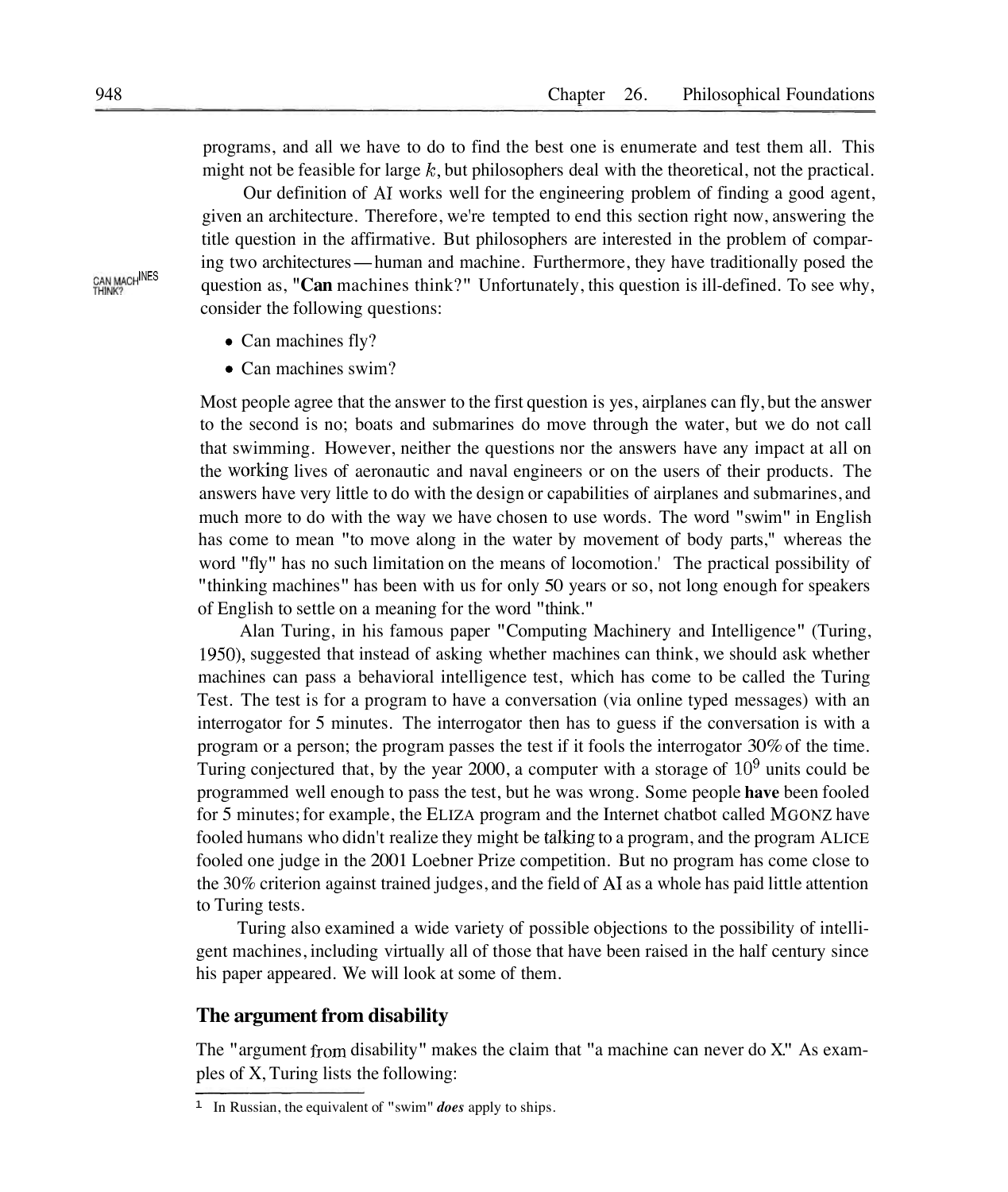Be kind, resourceful, beautiful, friendly, have initiative, have a sense of humor, tell right from wrong, make mistakes, fall in love, enjoy strawberries and cream, make someone fall in love with it, learn from experience, use words properly, be the subject of its own thought, have as much diversity of behavior as man, do something really new.

Turing had to use his intuition to guess what would be possible in the future, but we have the luxury of looking back at what computers have already done. It is undeniable that computers now do many things that previously were the domain of humans alone. Programs play chess, checkers and other games, inspect parts on assembly lines, check the spelling of word processing documents, steer cars and helicopters, diagnose diseases, and do hundreds of other tasks as well as or better than humans. Computers have made small but significant discoveries in astronomy, mathematics, chemistry, mineralogy, biology, computer science, and other fields. Each of these required performance at the level of a human expert.

Given what we now know about computers, it is not surprising that they do well at combinatorial problems such as playing chess. But algorithms also perform at human levels on tasks that seemingly involve human judgment, or as Turing put it, "learning from experience" and the ability to "tell right from wrong." As far back as 1955, Paul Meehl (see also Grove and Meehl, 1996) studied the decision-making processes of trained experts at subjective tasks such as predicting the success of a student in a training program, or the recidivism of a criminal. In 19 out of the 20 studies he looked at, Meehl found that simple statistical learning algorithms (such as linear regression or naive Bayes) predict better than the experts. The Educational Testing Service has used an automated program to grade millions of essay questions on the GMAT exam since 1999. The program agrees with human graders 97% of the time, about the same level that two human graders agree (Burstein *et al.,* 2001).

It is clear that computers can do many things as well as or better than humans, including things that people believe require great human insight and understanding. This does not mean, It is clear that computers can do many things as well as or better than humans, including<br>things that people believe require great human insight and understanding. This does not mean,<br>of course, that computers use insight of course, that computers use insight and understanding in performing these tasks—those are not part of behavior, and we address such questions elsewhere—but the point is that one's first guess about the mental processes required to produce a given behavior is often wrong. It is also true, of course, that there are many tasks at whlch computers do not yet excel (to put it mildly), including Turing's task of carrying on an open-ended conversation.

### **The mathematical objection**

It is well known, through the work of Turing (1936) and Godel (1931), that certain mathematical questions are in principle unanswerable by particular formal systems. Gödel's incompleteness theorem (see Section 9.5) is the most famous example of this. Briefly, for any formal axiomatic system F powerful enough to do arithmetic, it is possible to construct a so-called "Gödel sentence"  $G(F)$  with the following properties:

- $G(F)$  is a sentence of F, but cannot be proved within F.
- If *F* is consistent, then  $G(F)$  is true.

Philosophers such as J. R. Lucas (1961) have claimed that this theorem shows that machines are mentally inferior to humans, because machines are formal systems that are limited by the Philosophers such as J. R. Lucas (1961) have claimed that this theorem shows that machines<br>are mentally inferior to humans, because machines are formal systems that are limited by the<br>incompleteness theorem—they cannot est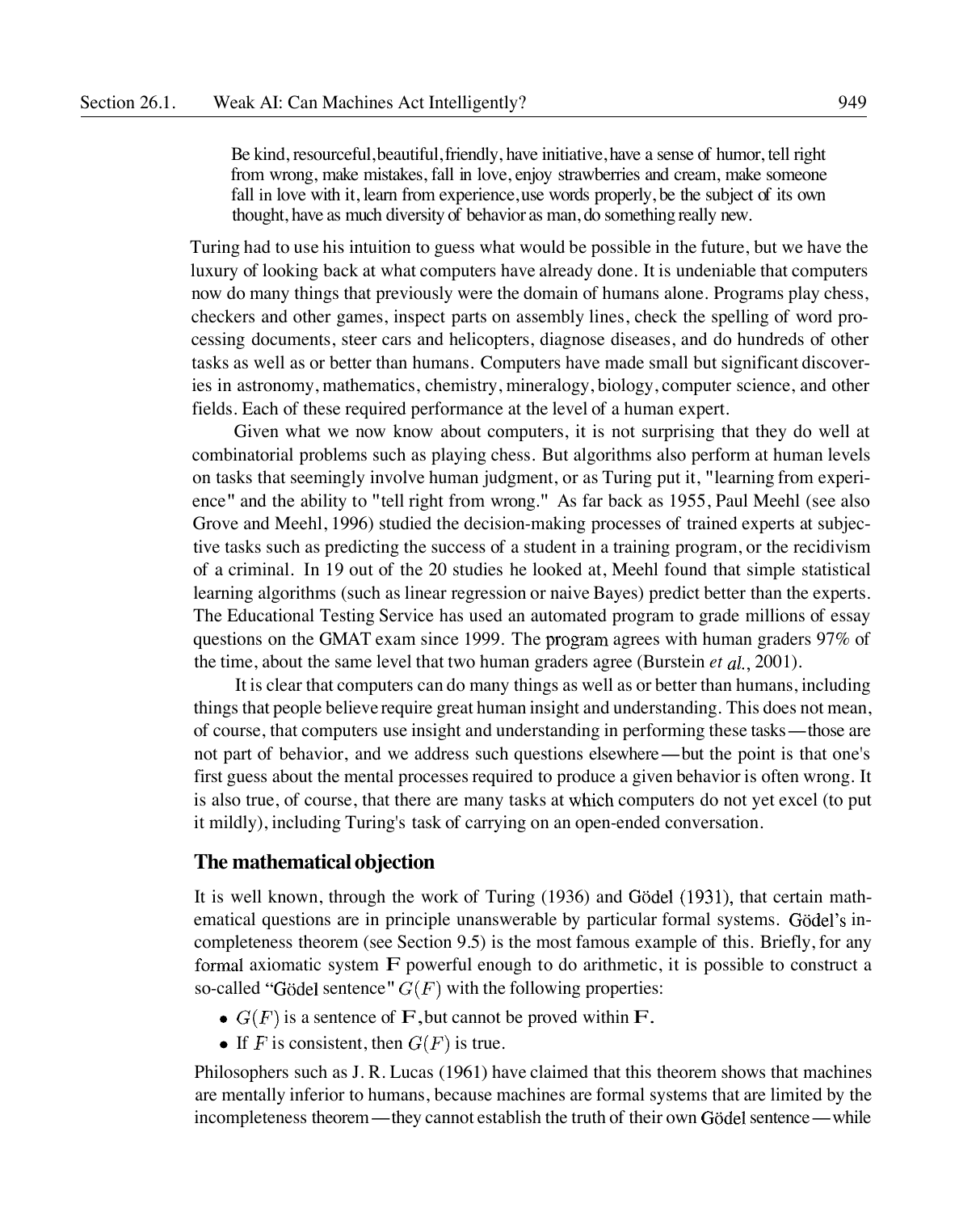humans have no such limitation. This claim has caused decades of controversy, spawning a vast literature including two books by the mathematician Sir Roger Penrose (1989, 1994) that repeat the claim with some fresh twists (such as the hypothesis that humans are different because their brains operate by quantum gravity). We will examine only three of the problems with the claim.

First, Godel's incompleteness theorem applies only to formal systems that are powerful enough to do arithmetic. This includes Turing machines, and Lucas's claim is in part based on the assertion that computers are Turing machines. This is a good approximation, but is not quite true. Turing machines are infinite, whereas computers are finite, and any computer can therefore be described as a (very large) system in propositional logic, which is not subject to Gödel's incompleteness theorem.

Second, an agent should not be too ashamed that it cannot establish the truth of some sentence while other agents can. Consider the sentence

J. R. Lucas cannot consistently assert that this sentence is true.

If Lucas asserted this sentence then he would be contradicting himself, so therefore Lucas cannot consistently assert it, and hence it must be true. (The sentence cannot be false, because if it were then Lucas could not consistently assert it, so it would be true.) We have thus demonstrated that there is a sentence that Lucas cannot consistently assert while other people (and machines) can. But that does not make us think less of Lucas. To take another example, no human could compute the sum of 10 billion 10 digit numbers in his or her lifetime, but a computer could do it in seconds. Still, we do not see this as a fundamental limitation in the human's ability to think. Humans were behaving intelligently for thousands of years before they invented mathematics, so it is unlikely that mathematical reasoning plays more than a peripheral role in what it means to be intelligent.

Third, and most importantly, even if we grant that computers have limitations on what they can prove, there is no evidence that humans are immune from those limitations. It is all too easy to show rigorously that a formal system cannot do  $X$ , and then claim that humans can do X using their own informal method, without giving any evidence for this claim. Indeed, it is impossible to prove that humans are not subject to Gödel's incompleteness theorem, because any rigorous proof would itself contain a formalization of the claimed unformalizable human talent, and hence refute itself. So we are left with an appeal to intuition that humans can somehow perform superhuman feats of mathematical insight. This appeal is expressed with arguments such as "we must assume our own consistency, if thought is to be possible at all" (Lucas, 1976). But if anything, humans are known to be inconsistent. This is certainly true for everyday reasoning, but it is also true for careful mathematical thought. A famous example is the four-color map problem. Alfred Kempe published a proof in 1879 that was widely accepted and contributed to his election as a Fellow of the Royal Society. In 1890, however, Percy Heawood pointed out a flaw and the theorem remained unproved until 1977.

#### **The argument from informality**

One of the most influential and persistent criticisms of A1 as an enterprise was raised by Turing as the "argument from informality of behavior." Essentially, this is the claim that human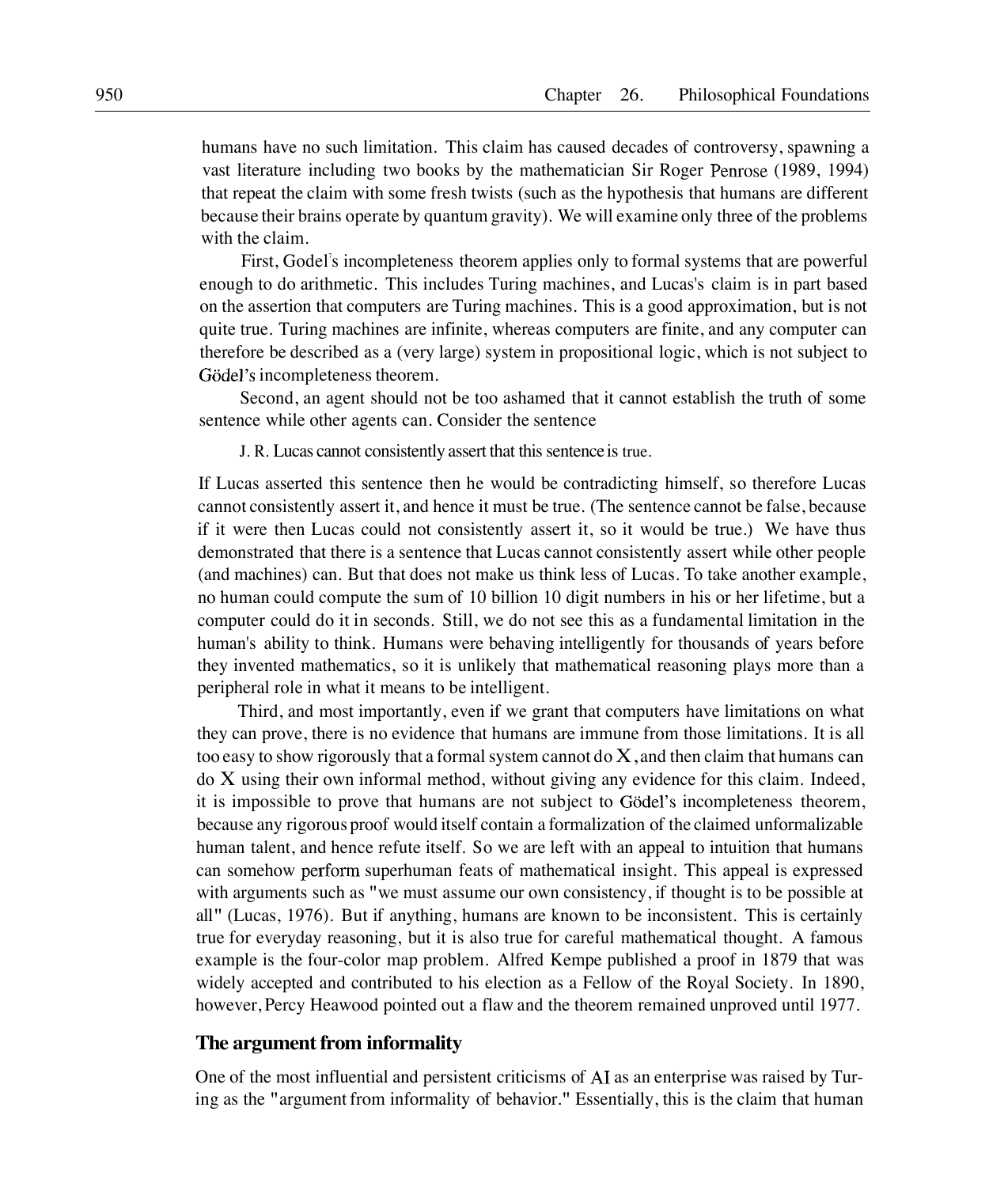behavior is far too complex to be captured by any simple set of rules and that because computers can do no more than follow a set of rules, they cannot generate behavior as intelligent as that of humans. The inability to capture everything in a set of logical rules is called the **qualification problem** in AI. (See Chapter 10.)

The principal proponent of this view has been the philosopher Hubert Dreyfus, who has produced a series of influential critiques of artificial intelligence: *What Computers Can't Do* (1972), *What Computers Still Can't Do* (1992), and, with his brother Stuart, *Mind Over Machine* (1986).

The position they criticize came to be called "Good (Old-Fashioned **AI**," or GOFAI, a term coined by Haugeland (1985). GOFAI is supposed to claim that all intelligent behavior can be captured by a system that reasons logically from a set of facts and rules describing the domain. It therefore corresponds to the simplest logical agent described in Chapter 7. Dreyfus is correct in saying that logical agents are vulnerable to the qualification problem. As we saw in Chapter 13, probabilistic reasoning systems are more appropriate for open-ended domains. The Dreyfus critique therefore is not addressed against computers *per se,* but rather against one particular way of programming them. It is reasonable to suppose, however, that a book called *What First-Order Logical Rule-Based Systems Without Learning Can't Do* might have had less impact.

Under Dreyfus's view, human expertise does include knowledge of some rules, but only as a "holistic context" or "background" within which humans operate. He gives the example of appropriate social behavior in giving and receiving gifts: "Normally one simply responds in the appropriate circumstances by giving an appropriate gift." One apparently has "a direct sense of how things are done and what to expect." The same claim is made in the context of chess playing: **"A** mere chess master might need to figure out what to do, but a grandmaster just sees the board as demanding a certain move . . .the right response just pops into his or her head." It is certainly true that much of the thought processes of a present-giver or grandmaster is done at a level that is not open to introspection by the conscious mind. But that does not mean that the thought processes do not exist. The important question that Dreyfus does not answer is *how* the right move gets into the grandmaster's head. One is reminded of Daniel Dennett's (1984) comment,

It is rather as if philosophers were to proclaim themselves expert explainers of the methods of stage magicians, and then, when we ask how the magician does the sawing-thelady-in-half trick. they explain that it is really quite obvious: the magician doesn't really saw her in half; he simply makes it appear that he does. "But how does he do *that?'* we ask. "Not our department," say the philosophers.

Dreyfus and Dreyfus (1986) propose a five-stage process of acquiring expertise, beginning with rule-based processing (of the sort proposed in GOFAI) and ending with the ability to select correct responses instantaneously. In making this proposal, Dreyfus and Dreyfus in effect move from being A1 critics to **A1** theorists-they propose a neural network architecture organized into a vast "case library," but point out several problems. Fortunately, all of their problems have been addressed, some with partial success and some with total success. Their problems include: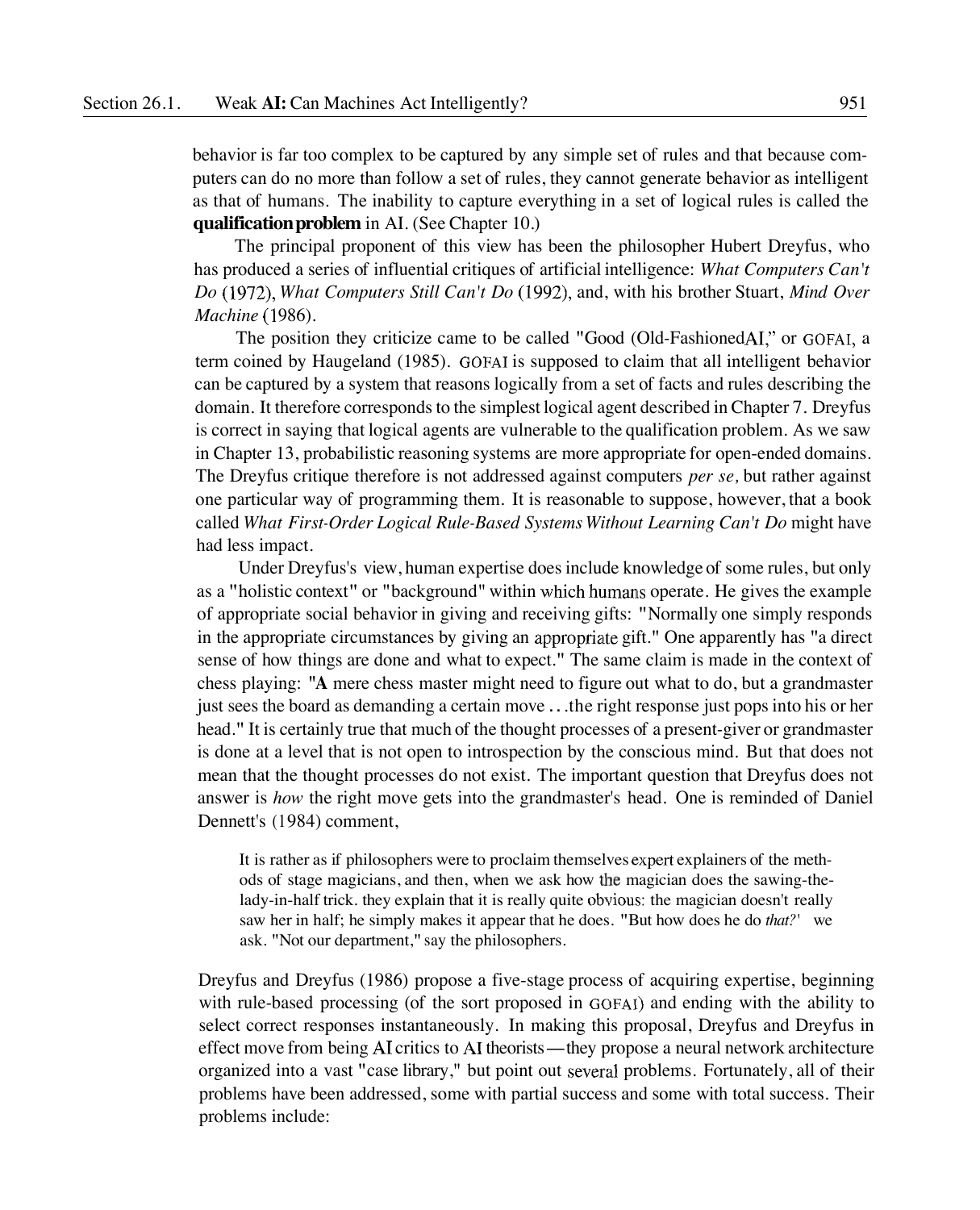- 1. Good generalization from examples cannot be achieved without background knowledge. They claim no one has any idea how to incorporate background knowledge into the neural network learning process. In fact, we saw in Chapter 19 that there are techniques for using prior knowledge in learning algorithms. Those techniques, however, rely on the availability of knowledge in explicit form, something that Dreyfus and Dreyfus strenuously deny. In our view, this is a good reason for a serious redesign of current models of neural processing so that they *can* take advantage of previously learned knowledge in the way that other learning algorithms do.
- 2. Neural network learning is a form of supervised learning (see Chapter 18), requiring the prior identification of relevant inputs and correct outputs. Therefore, they claim, it cannot operate autonomously without the help of a human trainer. In fact, learning without a teacher can be accomplished by unsupervised learning (Chapter 20) and reinforcement learning (Chapter 21).
- 3. Learning algorithms do not perform well with many features, and if we pick a subset of features, "there is no known way of adding new features should the current set prove inadequate to account for the learned facts." In fact, new methods such as support vector machines handle large feature sets very well. As we saw in Chapter 19, there are also principled ways to generate new features, although much more work is needed.
- 4. The brain is able to direct its sensors to seek relevant information and to process it to extract aspects relevant to the current situation. But, they claim, "Currently, no details of this mechanism are understood or even hypothesized in a way that could guide **A1**  research." In fact, the field of active vision, underpinned by the theory of information value (Chapter 16), is concerned with exactly the problem of directing sensors, and already some robots have incorporated the theoretical results obtained.

In sum, many of the issues Dreyfus has focused on—background commonsense knowledge, the qualification problem, uncertainty, learning, compiled forms of decision making, the im-In sum, many or the issues Dreyrus has rocused on—background commonsense knowledge,<br>the qualification problem, uncertainty, learning, compiled forms of decision making, the im-<br>portance of considering situated agents rathe now been incorporated into standard intelligent agent design. In our view, this is evidence of AI's progress, not of its impossibility.

### 26.2 STRONG **AI:** CAN MACHINES REALLY THINK?

Many philosophers have claimed that a machine that passes the Turing Test would still not be *actually* thinking, but would be only a *simulation* of thinking. Again, the objection was foreseen by Turing. He cites a speech by Professor Geoffrey Jefferson (1949):

Not until a machine could write a sonnet or compose a concerto because of thoughts and emotions felt, and not by the chance fall of symbols, could we agree that machine equals brain-that is, not only write it but know that it had written it.

Turing calls this the argument from consciousness—the machine has to be aware of its own mental states and actions. While consciousness is an important subject, Jefferson's key point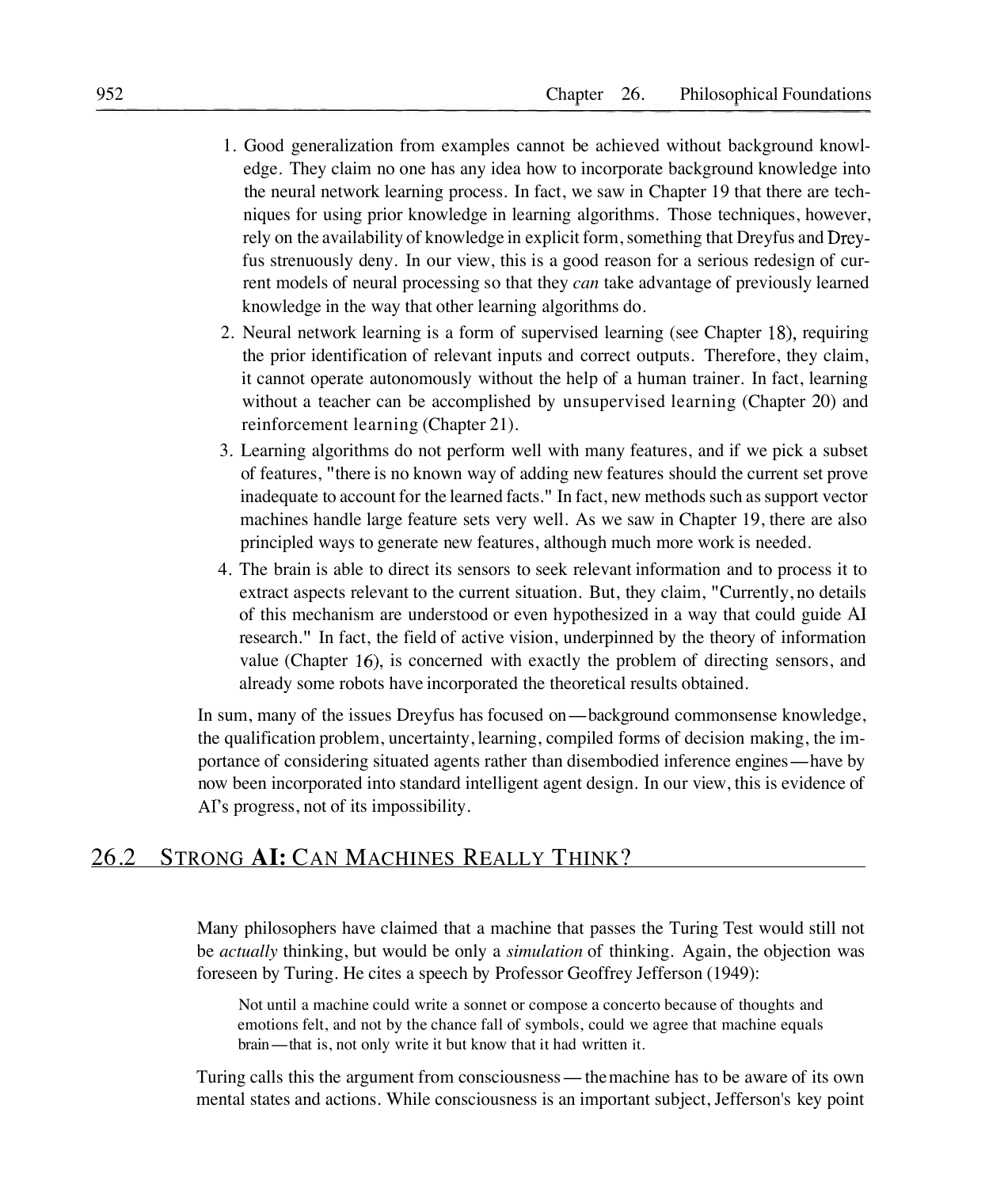actually relates to phenomenology, or the study of direct experience—the machine has to actually feel emotions. Others focus on intentionality—that is, the question of whether the machine's purported beliefs, desires, and other representations are actually "about" something in the real world.

Turing's response to the objection is interesting. He could have presented reasons that machines can in fact be conscious (or have phenomenology, or have intentions). Instead, he maintains that the question is just as ill-defined as asking, "Can machines think?" Besides, why should we insist on a higher standard for machines than we do for humans? After all, in ordinary life we never have any direct evidence about the internal mental states of other humans. Nevertheless, Turing says, "Instead of arguing continually over this point, it is usual POLITE CONVENTION to have the polite convention that everyone thinks."

Turing argues that Jefferson would be willing to extend the polite convention to machines if only he had experience with ones that act intelligently. He cites the following dialog, which has become such a part of AI's oral tradition that we simply have to include it:

HUMAN: In the first line of your sonnet which reads "shall I compare thee to a summer's day," would not a "spring day" do as well or better? MACHINE: It wouldn't scan.

HUMAN: How about "a winter's day." That would scan all right.

MACHINE: Yes, but nobody wants to be compared to a winter's day.

HUMAN: Would you say Mr. Pickwick reminded you of Christmas?

MACHINE: In a way.

HUMAN: Yet Christmas is a winter's day, and I do not think Mr. Pickwick would mind the comparison.

MACHINE: I don't think you're serious. By a winter's day one means a typical winter's day, rather than a special one like Christmas.

Turing concedes that the question of consciousness is a difficult one, but denies that it has much relevance to the practice of AI: "I do not wish to give the impression that I think there is no mystery about consciousness . . . But I do not think these mysteries necessarily need Is no mystery about consciousness ... But I do not think these mysteries necessarily need<br>to be solved before we can answer the question with which we are concerned in this paper."<br>We agree with Turing—we are interested in in whether someone else pronounces them to be real or simulated. On the other hand, many philosophers are keenly interested in the question. To help understand it, we will consider the question of whether other artifacts are considered real.

In 1848, artificial urea was synthesized for the first time, by Frederick Wohler. This was important because it proved that organic and inorganic chemistry could be united, a question that had been hotly debated. Once the synthesis was accomnplished, chemists agreed that artificial urea *was* urea, because it had all the right physical properties. Similarly, artificial sweeteners are undeniably sweeteners, and artificial insernination (the other AI) is undeniably insemination. On the other hand, artificial flowers are not flowers, and Daniel Dennett points out that artificial Chateau Latour wine would not be Chateau Latour wine, even if it was chemically indistinguishable, simply because it was not made in the right place in the right way. Nor is an artificial Picasso painting a Picasso painting, no matter what it looks like.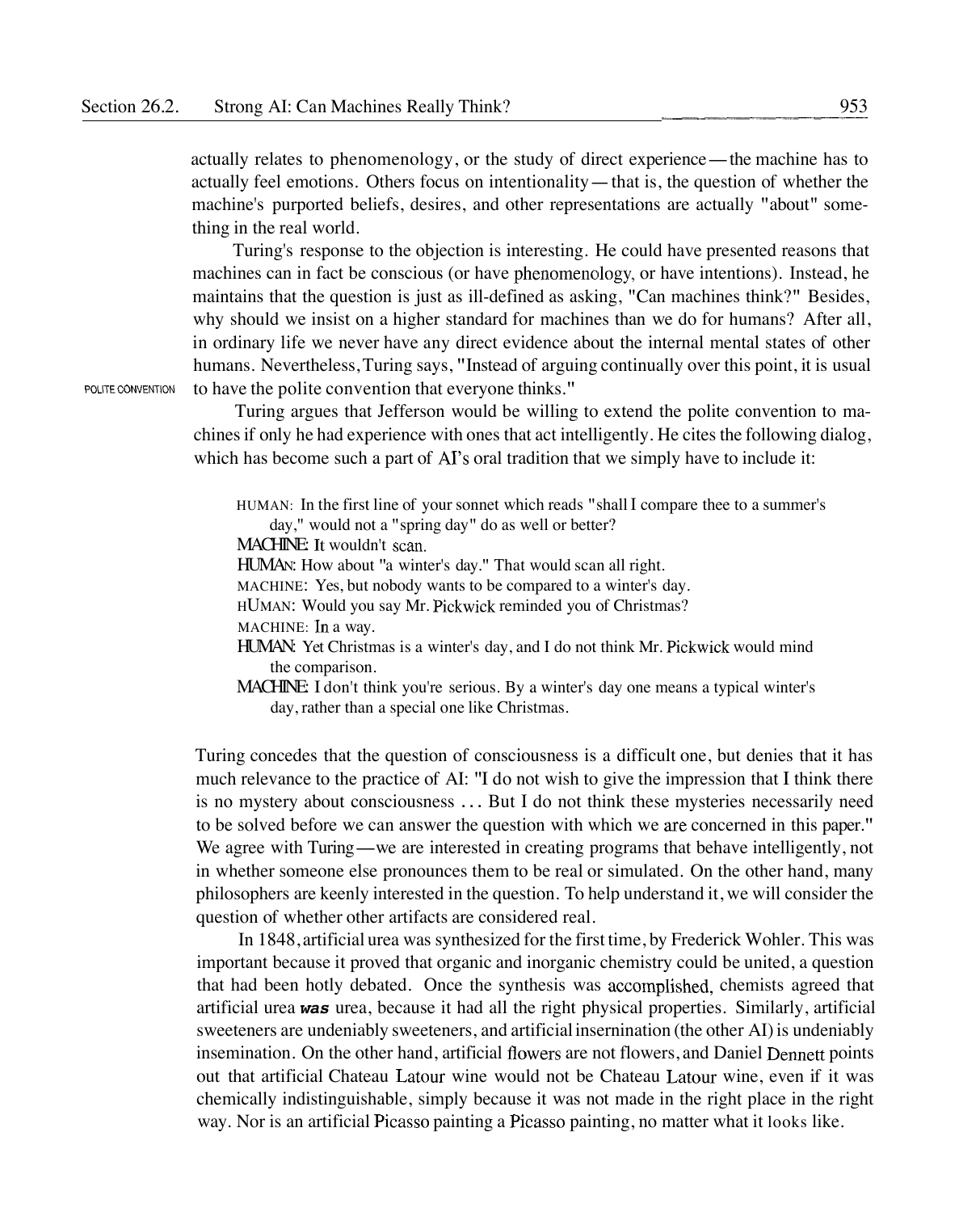We can conclude that in some cases, the behavior of an artifact is important, while in others it is the artifact's pedigree that matters. Which one is important in which case seems to be a matter of convention. But for artificial minds, there is no convention, and we are left to rely on intuitions. The philosopher John Searle (1980) has a strong one:

No one supposes that a computer simulation of a storm will leave us all wet . . . Why on earth would anyone in his right mind suppose a computer simulation of mental processes actually had mental processes? (pp. 37-38)

While it is easy to agree that computer simulations of storms do not make us wet, it is not clear how to carry this analogy over to computer simulations of mental processes. After all, a Hollywood simulation of a storm using sprinklers and wind machines *does* make the actors wet. Most people are comfortable saying that a computer simulation of addition is addition, and a computer simulation of a chess game is a chess game. Are mental processes more like storms, or more like addition or chess? Like Chateau Latour and Picasso, or like urea? That all depends on your theory of mental states and processes.

BIOLOGICAL<br>NATURALISM

FUNCTIONALISM The theory of **functionalism** says that a mental state is any intermediate causal condition between input and output. Under functionalist theory, any two systems with isomorphic causal processes would have the same mental states. Therefore, a computer program could have the same mental states as a person. Of course, we have not yet said what "isomorphic" really means, but the assumption is that there is some level of abstraction below which the specific implementation does not matter; as long as the processes are isomorphic down to the this level, the same mental states will occur.

> In contrast, the **biological naturalism** theory says that mental states are high-level emergent features that are caused by low-level neurological processes *in the neurons,* and it is the (unspecified) properties of the neurons that matter. Thus, mental states cannot be duplicated just on the basis of some program having the same functional structure with the same input-output behavior; we would require that the program be running on an architecture with the same causal power as neurons. The theory does not say why neurons have this causal power, nor what other physical instantiations might or might not have it.

> To investigate these two viewpoints we will first look at one of the oldest problems in the philosophy of mind, and then turn to three thought experiments.

### **The mind-body problem**

MIND-BODY<br>PROBLEM

The **mind-body problem** asks how mental states and processes are related to bodily (specifically, brain) states and processes. As if that wasn't hard enough, we will generalize the problem to the "mind-architecture" problem, to allow us to talk about the possibility of machines having minds.

Why is the mind-body problem a problem? The first difficulty goes back to René Descartes, who considered how an immortal soul interacts with a mortal body and concluded DUALISM that the soul and body are two distinct types of things-a **dualist** theory. The **monist** theory, often called **materialism**, holds that there are no such things as immaterial souls; only mate-DUALISM that the soul and body are two distinct types of things—a **dualist** theory. The **monist** theory,<br>
MATERIALISM often called **materialism**, holds that there are no such things as immaterial souls; only material of th often called **materialism**, holds that there are no such things as immaterial souls; only mate-<br>rial objects. Consequently, mental states—such as being in pain, knowing that one is riding a<br>horse, or believing that Vienna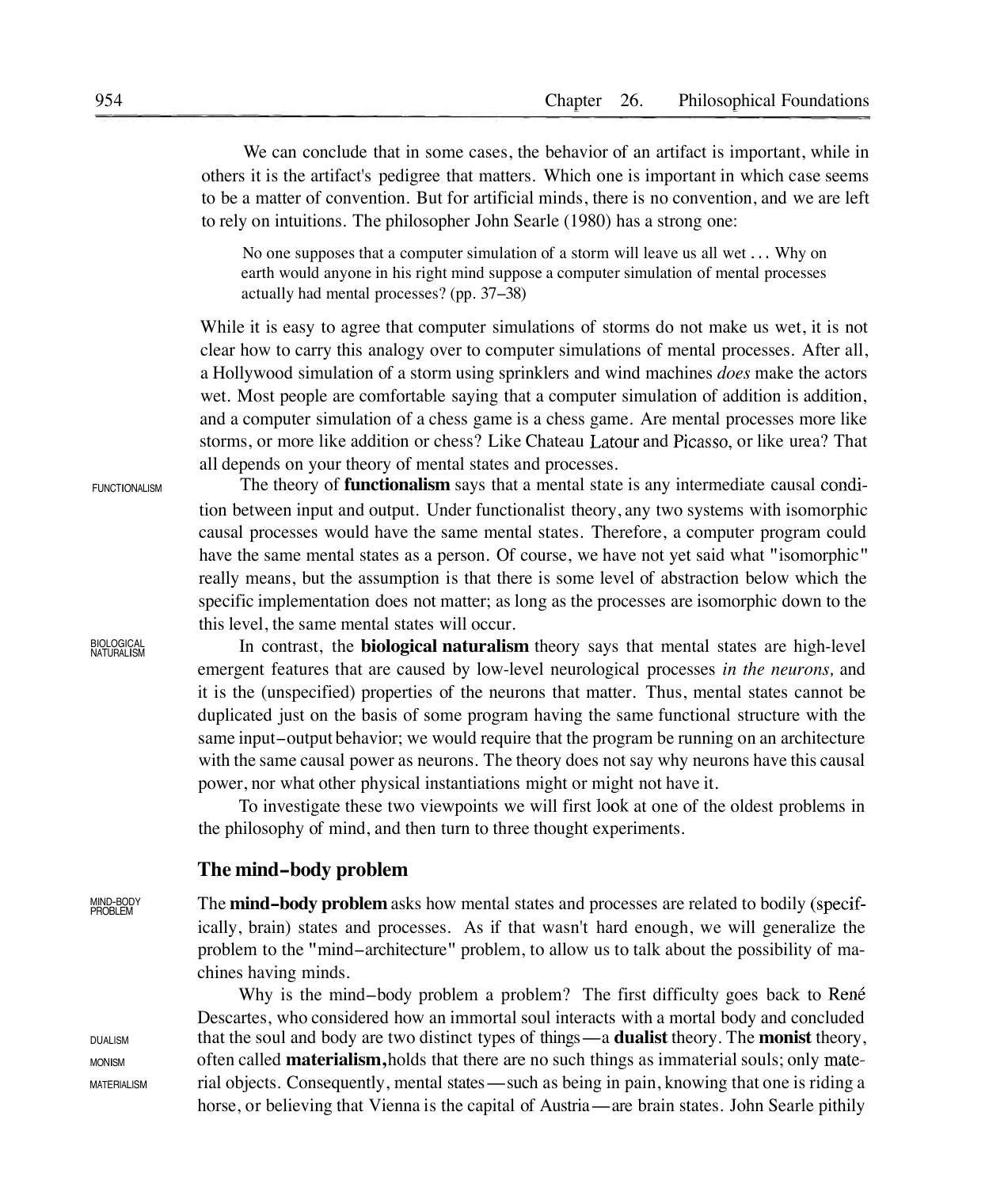sums up the idea with the slogan, *"Brains cause minds."* 

The materialist must face at least two serious obstacles. The first is the problem of FREE WILL **free will:** how can it be that a purely physical mind, whose every transformation is governed strictly by the laws of physics, still retains any freedom of choice? Most philosophers regard this problem as requiring a careful reconstitution of our naive notion of free will, rather than presenting any threat to materialism. The second problem concerns the general issue of **con-**CONSCIOUSNE~S **sciousness** (and related, but not identical, questions of **understanding** and **self-awareness).**  Put simply, why is it that it *feels* like something to have certain brain states, whereas it presumably does not feel like anything to have other physical states (e.g., being a rock).

> To begin to answer such questions, we need ways to talk about brain states at levels more abstract than specific configurations of all the atoms of the brain of a particular person at a particular time. For example, as I think about the capital of Austria, my brain undergoes myriad tiny changes from one picosecond to the next, but these do not constitute a *qualitative*  change in brain state. To account for this, we need a notion of brain state *types,* under which we can judge whether two brain states belong to the same or different types. Various authors have various positions on what one means by *type* in this case. Almost everyone believes that if one takes a brain and replaces some of the carbon atoms by a new set of carbon atoms, $2$ the mental state will not be affected. This is a good thing because real brains are continually replacing their atoms through metabolic processes, and yet this in itself does not seem to cause major mental upheavals.

Now let's consider a particular kind of mental state: the **propositional attitudes** (first INTENTIONALSTATE discussed in Chapter lo), which are also known as **intentional states.** These are states, such as believing, knowing, desiring, fearing, and so on, that refer to some aspect of the external world. For example, the belief that Vienna is the capital of Austria is a belief about a particular city and its status. We will be asking whether it is possible for computers to have intentional states, so it helps to understand how to characterize such stales. For example, one might say that the mental state in which I desire a hamburger differs from the state in which I desire a pizza because hamburger and pizza are different things in the real world. That is to say, intentional states have a necessary connection to their objects in the external world. On the other hand, we argued just a few paragraphs back that mental states are brain states; hence the identity or non-identity of mental states should be determined by staying completely "inside the head," without reference to the real world. To examine this dilemma we turn to a thought experiment that attempts to separate intentional states from their external objects.

### **The "brain in a vat" experiment**

Imagine, if you will, that your brain was removed from your body at birth and placed in a marvelously engineered vat. The vat sustains your brain, allowing it to grow and develop. At the same time, electronic signals are fed to your brain from a computer simulation of an entirely fictitious world, and motor signals from your brain are intercepted and used to modify the simulation as appropriate.<sup>3</sup> Then the brain could have the mental state

 $P^2$  Perhaps even atoms of a different isotope of carbon, as is sometimes done in brain-scanning experiments.

This situation may be familiar to those who have seen the 1999 film, *The Matrix.*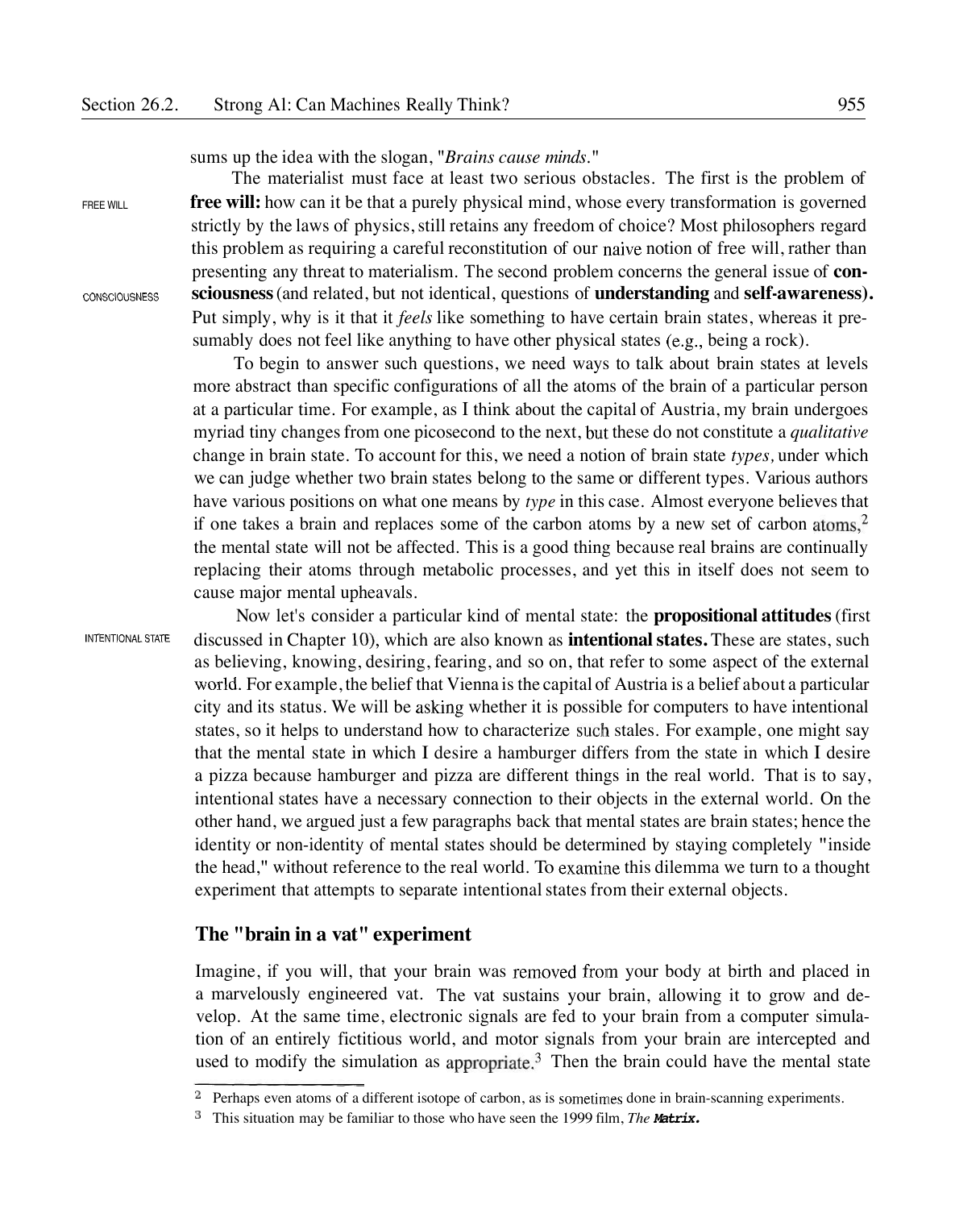*DyingFor(Me, Hamburger)* even though it has no body to feel hunger and no taste buds to experience taste, and there may be no hamburger in the real world. In that case, would this be the same mental state as one held by a brain in a body?

One way to resolve the dilemma is to say that the content of mental states can be inter-WIDE CONTENT preted from two different points of view. The **"wide content"** view interprets it from the point of view of an omniscient outside observer with access to the whole situation, who can distinguish differences in the world. So under wide content the brain-in-a-vat beliefs are different NARROWCONTENT from those of a "normal" person. **Narrow content** considers only the internal subjective point of view, and under this view the beliefs would all be the same.

The belief that a hamburger is delicious has a certain intrinsic nature—there is some-QUALIA thing that it is like to have this belief. Now we get into the realm of **qualia,** or intrinsic experiences (from the Latin word meaning, roughly, "such things"). Suppose, through some accident of retinal and neural wiring, that person X experiences as red the color that person Y perceives as green, and vice-versa. Then when both see the same traffic light they will act the same way, but the **experience** they have will be in some way different. Both may agree that the name for their experience is "the light is red," but the experiences feel different. It is not clear whether that means they are the same or different mental states.

> We now turn to another thought experiment that gets at the question of whether physical objects other than human neurons can have mental states.

### **The brain prosthesis experiment**

The brain prosthesis experiment was introduced in the mid-1970s by Clark Glymour and was touched on by John Searle (1980), but is most commonly associated with the work of Hans Moravec (1988). It goes like this: Suppose neurophysiology has developed to the point where the input-output behavior and connectivity of all the neurons in the human brain are perfectly understood. Suppose further that we can build microscopic electronic devices that mimic this behavior and can be smoothly interfaced to neural tissue. Lastly, suppose that some miraculous surgical technique can replace individual neurons with the corresponding electronic devices without interrupting the operation of the brain as a whole. The experiment consists of gradually replacing all the neurons in someone's head with electronic devices and then reversing the process to return the subject to his or her normal biological state.

We are concerned with both the external behavior and the internal experience of the subject, during and after the operation. By the definition of the experiment, the subject's external behavior must remain unchanged compared with what would be observed if the operation were not carried out, $4$  Now although the presence or absence of consciousness cannot easily be ascertained by a third party, the subject of the experiment ought at least to be able to record any changes in his or her own conscious experience. Apparently, there is a direct clash of intuitions as to what would happen. Moravec, a robotics researcher and functionalist, is convinced his consciousness would remain unaffected. Searle, a philosopher and biological naturalist, is equally convinced his consciousness would vanish:

<sup>&</sup>lt;sup>4</sup> One can imagine using an identical "control" subject who is given a placebo operation, so that the two behaviors can be compared.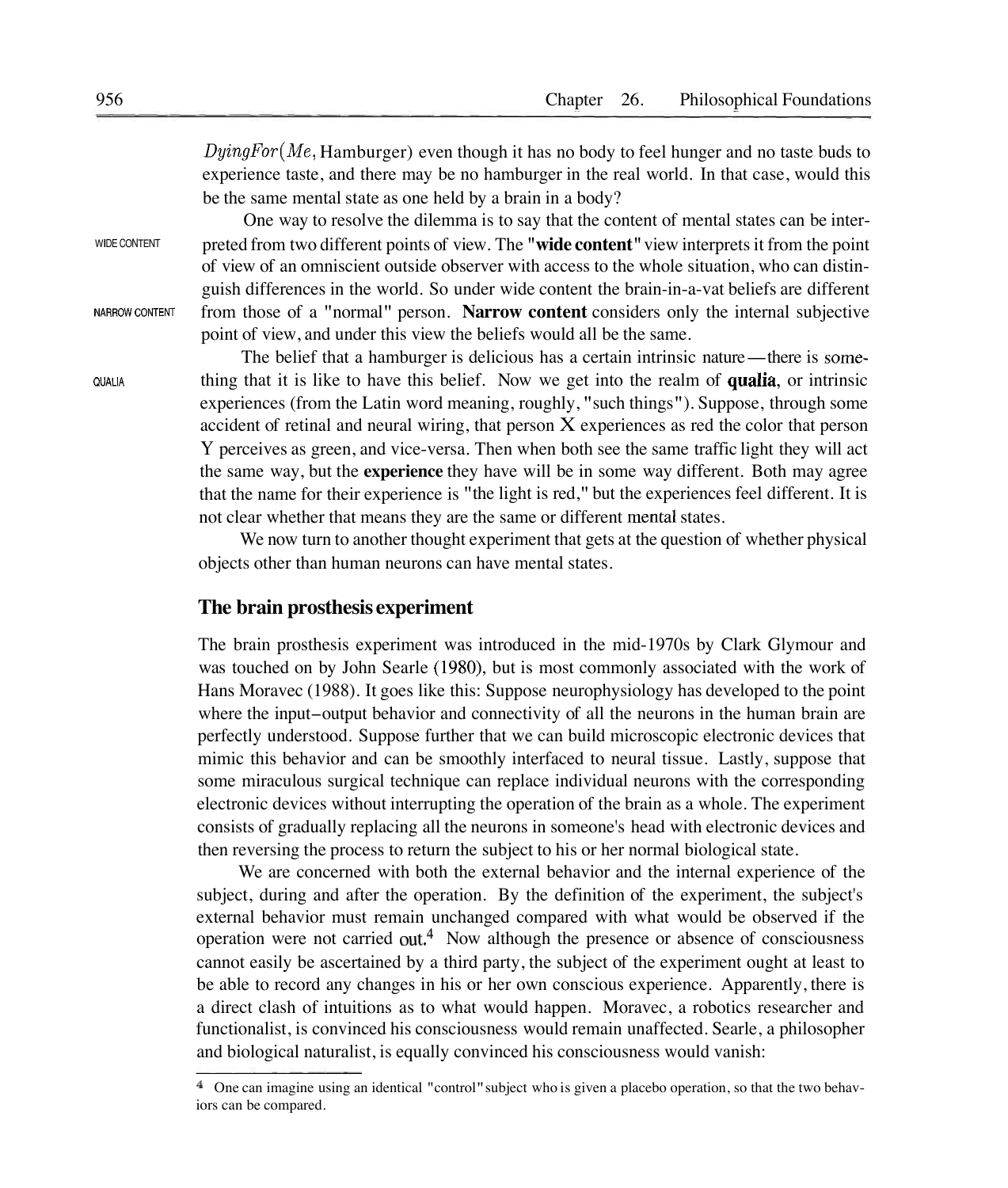You find, to your total amazement, that you are indeed losing control of your external behavior. You find, for example, that when doctors test your vision, you hear them say "We are holding up a red object in front of you; please tell us what you see." You want to cry out "I can't see anything. I'm going totally blind." But you hear your voice saying in a way that is completely out of your control, "I see a red object in front of me." . . . [Y] our conscious experience slowly shrinks to nothing, while your externally observable behavior remains the same. (Searle, 1992)

But one can do more than argue from intuition. First, note that, in order for the external behavior to remain the same while the subject gradually becomes unconscious, it must be the case that the subject's volition is removed instantaneously and totally; otherwise the shrinking behavior to remain the same while the subject gradually becomes unconscious, it must be the<br>case that the subject's volition is removed instantaneously and totally; otherwise the shrinking<br>of awareness would be reflected i that effect. This instantaneous removal of volition as a result of gradual neuron-at-a-time replacement seems an unlikely claim to have to make.

Second, consider what happens if we do ask the subject questions concerning his or her conscious experience during the period when no real neurons remain. By the conditions of the experiment, we will get responses such as "1 feel fine. 1 must say I'm a bit surprised because I believed Searle's argument." Or we might poke the subject with a pointed stick and observe the response, "Ouch, that hurt." Now, in the normal course of affairs, the skeptic can dismiss such outputs from A1 programs as mere contrivances. Certainly, it is easy enough to use a rule such as "If sensor 12 reads 'High' then output 'Ouch.' " But the point here is that, because we have replicated the functional properties of a normal human brain, we assume that the electronic brain contains no such contrivances. Then we must have an explanation of the manifestations of consciousness produced by the electronic brain that appeals only to the functional properties of the neurons. *And this explanation must also apply to the real brain, which has the same functional properties.* There are, it seems, only two possible conclusions:

- I!. The causal mechanisms of consciousness that generate these kinds of outputs in normal brains are still operating in the electronic version, which is therefore conscious.
- 2. The conscious mental events in the normal brain have no causal connection to behavior, and are missing from the electronic brain, which is therefore not conscious.

Although we cannot rule out the second possibility, it reduces consciousness to what philoso-Although we cannot rule out the second possibility, it reduces consciousness to what philosophers call an **epiphenomenal** role—something that happens, but casts no shadow, as it were, on the observable world. Eurthermore, on the observable world. Furthermore, if consciousness is indeed epiphenomenal, then the brain must contain a second, unconscious mechanism that is responsible for the "Ouch."

> Third, consider the situation after the operation has been reversed and the subject has a normal brain. Once again, the subject's external behavior must, by definition, be as if the operation had not occurred. In particular, we should be able to ask, "What was it like during the operation? Do you remember the pointed stick?" The subject must have accurate memories of the actual nature of his or her conscious experiences, including the qualia, despite the fact that, according to Searle there were no such experiences.

> Searle might reply that we have not defined the experiment properly. If the real neurons are, say, put into suspended animation between the time they are extracted and the time they are replaced in the brain, then of course they will not "remember" the experiences during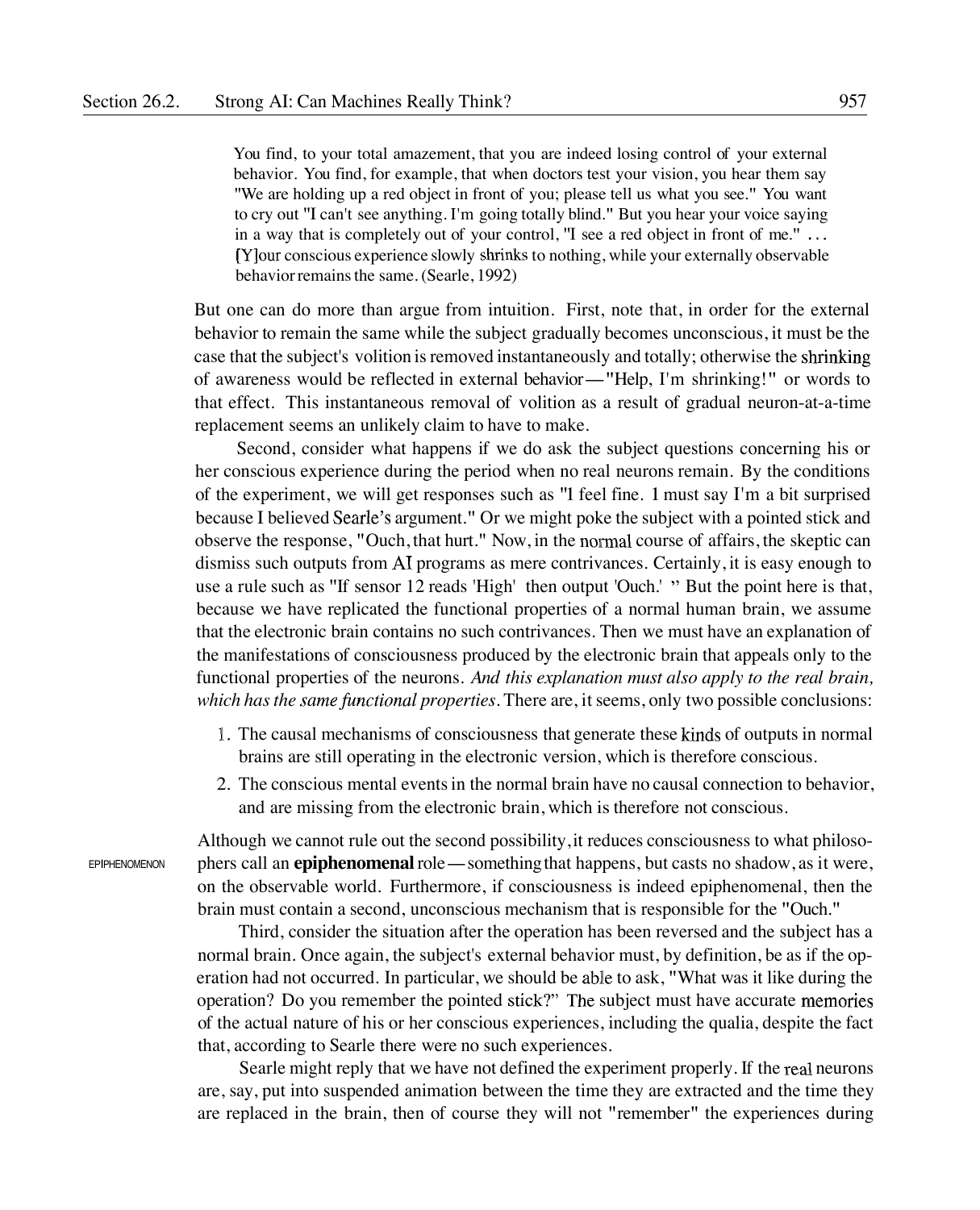the operation. To deal with this eventuality, we need to make sure that the neurons' state is updated to reflect the internal state of the artificial neurons they are replacing. If the supposed "nonfunctional" aspects of the real neurons then result in functionally different behavior from that observed with artificial neurons still in place, then we have a simple *reductio ad absurdurn,* because that would mean that the artificial neurons are not functionally equivalent to the real neurons. (See Exercise 26.3 for one possible rebuttal to this argument.)

Patricia Churchland (1986) points out that the functionalist arguments that operate at the level of the neuron can also operate at the level of any larger functional unit-a clump of neurons, a mental module, a lobe, a hemisphere, or the whole brain. That means that if you accept the notion that the brain prosthesis experiment shows that the replacement brain is conscious, then you should also believe that consciousness is maintained when the entire brain is replaced by a circuit that maps from inputs to outputs via a huge lookup table. This is disconcerting to many people (including Turing himself), who have the intuition that lookup brain is replaced by a circuit that maps from inputs to outputs via a huge lookup table. This is<br>disconcerting to many people (including Turing himself), who have the intuition that lookup<br>tables are not conscious—or at le lookup are not the same as those generated during the operation of a system that might be described (even in a simple-minded, computational sense) as accessing and generating beliefs, introspections, goals, and so on. This would suggest that the brain prosthesis experiment cannot use whole-brain-at-once replacement if it is to be effective in guiding intuitions, but it does not mean that it must use one-atom-at-a-time replacement as Searle have us believe.

### **The Chinese room**

Our final thought experiment is perhaps the most famous of all. It is due to John Searle (1980), who describes a hypothetical system that is clearly running a program and passes the Turing Test, but that equally clearly (according to Searle) does not *understand* anything of its inputs and outputs. His conclusion is that running the appropriate program (i.e., having the right outputs) is not a *suficient* condition for being a mind.

The system consists of a human, who understands only English, equipped with a rule book, written in English, and various stacks of paper, some blank, some with indecipherable inscriptions. (The human therefore plays the role of the CPU, the rule book is the program, and the stacks of paper are the storage device.) The system is inside a room with a small opening to the outside. Through the opening appear slips of paper with indecipherable symbols. The human finds matching symbols in the rule book, and follows the instructions. The instructions may include writing symbols on new slips of paper, finding symbols in the stacks, rearranging the stacks, and so on. Eventually, the instructions will cause one or more symbols to be transcribed onto a piece of paper that is passed back to the outside world.

So far, so good. But from the outside, we see a system that is taking input in the form of Chinese sentences and generating answers in Chinese that are as obviously "intelligent" as those in the conversation imagined by Turing.<sup>5</sup> Searle then argues as follows: the person in the room does not understand Chinese (given). The rule book and the stacks of paper, being  $\frac{1}{2}$ 

 $5$  The fact that the stacks of paper might well be larger than the entire planet and the generation of answers would take millions of years has no bearing on the logical structure of the argument. One aim of philosophical training is to develop a finely honed sense of which objections are germane and which are not.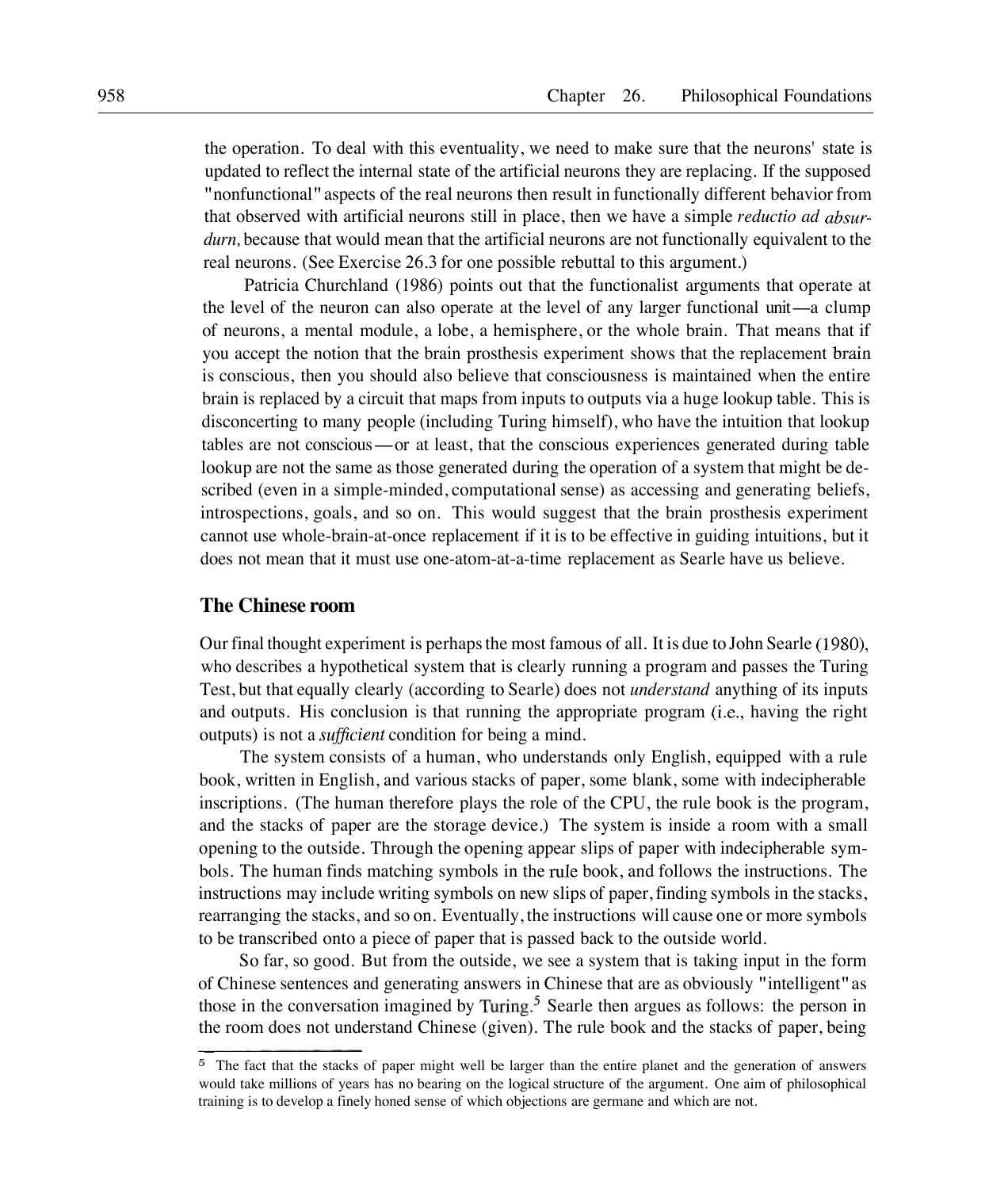

just pieces of paper, do not understand Chinese. Therefore, there is no understanding of Chinese going on. *Hence, according to Searle, running the right program does not necessarily generate understanding.* 

Like Turing, Searle considered and attempted to rebuff a number of replies to his argument. Several commentators, including John McCarthy and Robert Wilensky, proposed what Searle calls the systems reply. The objection is that, although one can ask if the human in the room understands Chinese, this is analogous to asking if the CPU can take cube roots. In both cases, the answer is no, and in both cases, according to the systems reply, the entire system *does* have the capacity in question. Certainly, if one asks the Chinese room whether it understands Chinese, the answer would be affirmative (in fluent Chinese). By Turing's polite convention, this should be enough. Searle's response is to reiterate the point that the understanding is not in the human and cannot be in the paper, so there cannot be any understanding. He further suggests that one could imagine the human memorizing the rule book and the contents of all the stacks of paper, so that there would be nothing to have understanding *except*  the human; and again, when one asks the human (in English), the reply will be in the negative.

Now we are down to the real issues. The shift from paper to memorization is a red herring, because both forms are simply physical instantiations of a running program. The real claim made by Searle rests upon the following four axioms (Searle, 1990):

- 1. Computer programs are formal, syntactic entities.
- 2. Minds have mental contents, or semantics.
- **3.** Syntax by itself is not sufficient for semantics.
- 4. Brains cause minds.

From the first three axioms he concludes that programs are not sufficient for minds. In other words, an agent running a program might be a mind, but it is not necessarily a mind just by virtue of running the program. From the fourth axiom he concludes "Any other system capable of causing minds would have to have causal powers (at least) equivalent to those of brains." From there he infers that any artificial brain would have to duplicate the causal powers of brains, not just run a particular program, and that human brains do not produce mental phenomena solely by virtue of running a prograim.

The conclusions that programs are not sufficient for minds *does* follow from the axioms, mental phenomena solely by virtue of running a program.<br>The conclusions that programs are not sufficient for minds *does* follow from the axioms,<br>if you are generous in interpreting them. But the conclusion is unsatisfacto shown is that if you explicitly deny functionalism (that is what his axiom (3) does) then you can't necessarily conclude that non-brains are minds. This is reasonable enough, so the whole argument comes down to whether axiom (3) can be accepted. According to Searle, the point of the Chinese room argument is to provide intuitions for axiom (3). But the reaction to his argument shows that it provides intuitions only to those who were already inclined to accept the idea that mere programs cannot generate true understanding.

To reiterate, the aim of the Chinese Room argument is to refute strong AI—the claim that running the right sort of program necessarily results in a mind. It does this by exhibiting an apparently intelligent system running the right sort of program that is, according to Searle, *demonstrably* not a mind. Searle appeals to intuition, not proof, for this part: just look at the room; what's there to be a mind? But one could make the same argument about the brain: